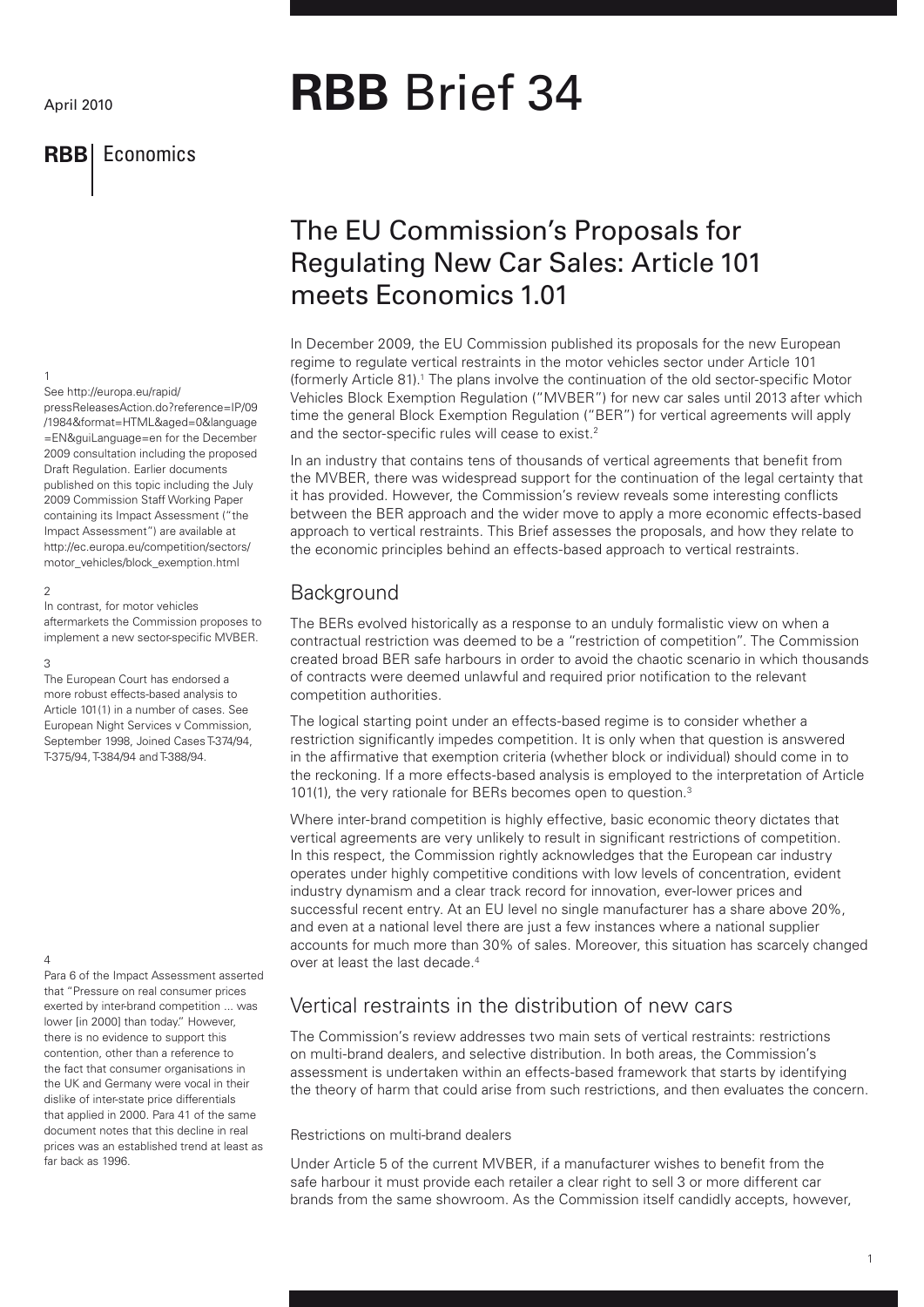## **RBB** Economics

#### 5

Ironically, where multi-brand dealers do exist in these remote areas, they raise potentially serious issues of suppression of inter-brand competition, since a single seller can become responsible for the retail pricing decisions across a number of what would otherwise be competing brands of car. The 1% figure cited for multi-brand retailers relates to dealers selling multiple brands from a single showroom. It is much more common for dealer groups to sell multiple brands through separate showroom outlets.

#### 6

In its evidence to the Commission, the Korean Hyundai-Kia Automotive Group did express the view that multi-brand retailing is important for new entrants, but the Commission noted that its two brands have both achieved successful market penetration despite the fact that they have chosen a sales strategy in which each brand has its own dedicated showrooms in Europe.

#### 7

Para 95 of the Commission's Impact Assessment comments that: "Experience has shown that attempts to regulate complex issues through hardcore provisions all too often lead to counterstrategies aimed at circumventing those provisions."

#### 8

Such black-listed restrictions are termed "location clauses".

#### 9

There is also at least a theoretical risk that by making the retail distribution more orderly, manufacturers can use selective distribution as a way to facilitate interbrand collusion, but given the evidence on vigorous inter-brand competition and differentiation in the market the Commission dismisses this hypothetical concern.

#### 10

This proposition remains valid unless interbrand collusion concerns, or some valid post-Chicago theory of harm, applied. But the Commission's assessment does not identify these as serious concerns in the new cars sector.

this policy of actively encouraging multi-brand car dealers has been conspicuously unsuccessful on at least three counts.

First, the policy has failed completely in its objective of encouraging multi-brand outlets. Despite the fact that almost all retail agreements sign up to the MVBER terms, only 1% of car sales throughout Europe take place from multi-brand showrooms, and even these instances (which apply mainly in very sparsely populated areas such as parts of the Nordic region) have probably not been influenced by the MVBER.<sup>5</sup>

Second, despite this absence of multi-brand outlets, the Commission recognises that the main market failure that could justify forcing manufacturers to open up their retail arrangements to rival brands – the possibility of foreclosure if new suppliers find themselves unable to gain access to effective retail distribution – has not come to pass. It is plausible to construct such theories of harm in industries where smaller suppliers need to be stocked alongside established rivals and to gain distribution across a high share of the available outlets in order to compete viably, but these concerns clearly fail to apply to the sale of new cars. There already exists a wide choice of existing brands, many of them with very low brand shares, which operate on the basis of single brand retailers. Indeed, the Commission notes that recent entry by new car brands (notably Kia and Hyundai) has occurred successfully within a system of single-brand retailing.6

Third, and quite apart from the fact that its intervention has done no good, the attempt to encourage multi-brand retailing appears to have done serious damage to the efficiency of distribution in the motor vehicles sector.<sup>7</sup> The Commission reports that fear of other manufacturers free-riding on retail level investments has caused manufacturers to overspecify the investments that retailers must undertake in order to sell their brand. One trade association estimated that this had resulted in dealer fixed costs being some 20% above the level they ought to be in a competitive environment. The Commission's review provides insufficient evidence to substantiate this estimate, but if it is even half true it would suggest that the MVBER has resulted in a huge regulatory deadweight loss that consumers will ultimately have had to suffer.

Restricting intra-brand competition through selective distribution

The MVBER exempts quantitative selective distribution systems provided the manufacturer's market share is below 40%. Most car manufacturers have taken advantage of this safe harbour by directly limiting the number of new car dealers selling their brand. However, in order to comply with the MVBER, manufacturers have been obliged to remove any restrictions preventing dealers from opening new outlets, even if they are close to existing dealers of the same brand.<sup>8</sup>

Plainly, when a manufacturer restricts the number of retailers selling its brand, it will shelter those retailers from an element of direct competition they would otherwise have faced from rival retailers of that same brand. This protection would give rise to consumer harm if it allowed the retailers in question to sustain their margins above competitive levels.<sup>9</sup> However, manufacturers have a strong incentive not to provide retailers with more protection than is required to finance the optimal level of pre-sales service. Any manufacturer who misjudges this equation will make the consumer price for its brand higher than it needs to be without any benefit to the manufacturer. As such, inter-brand competition controls this problem and there is no need to employ competition law intervention to impose a regulatory solution.10

There is also a clear pro-competitive efficiency rationale for providing retailers some protection. Retailers need incentives to invest in pre-sales service amenities such as physical showroom facilities and the option to test drive cars. Whilst these investments are potentially beneficial for both manufacturers and consumers, they also pose a clear risk of free-riding from other retailers who could adopt a strategy of failing to provide such services but instead compete on price to undercut the retailers who do incur these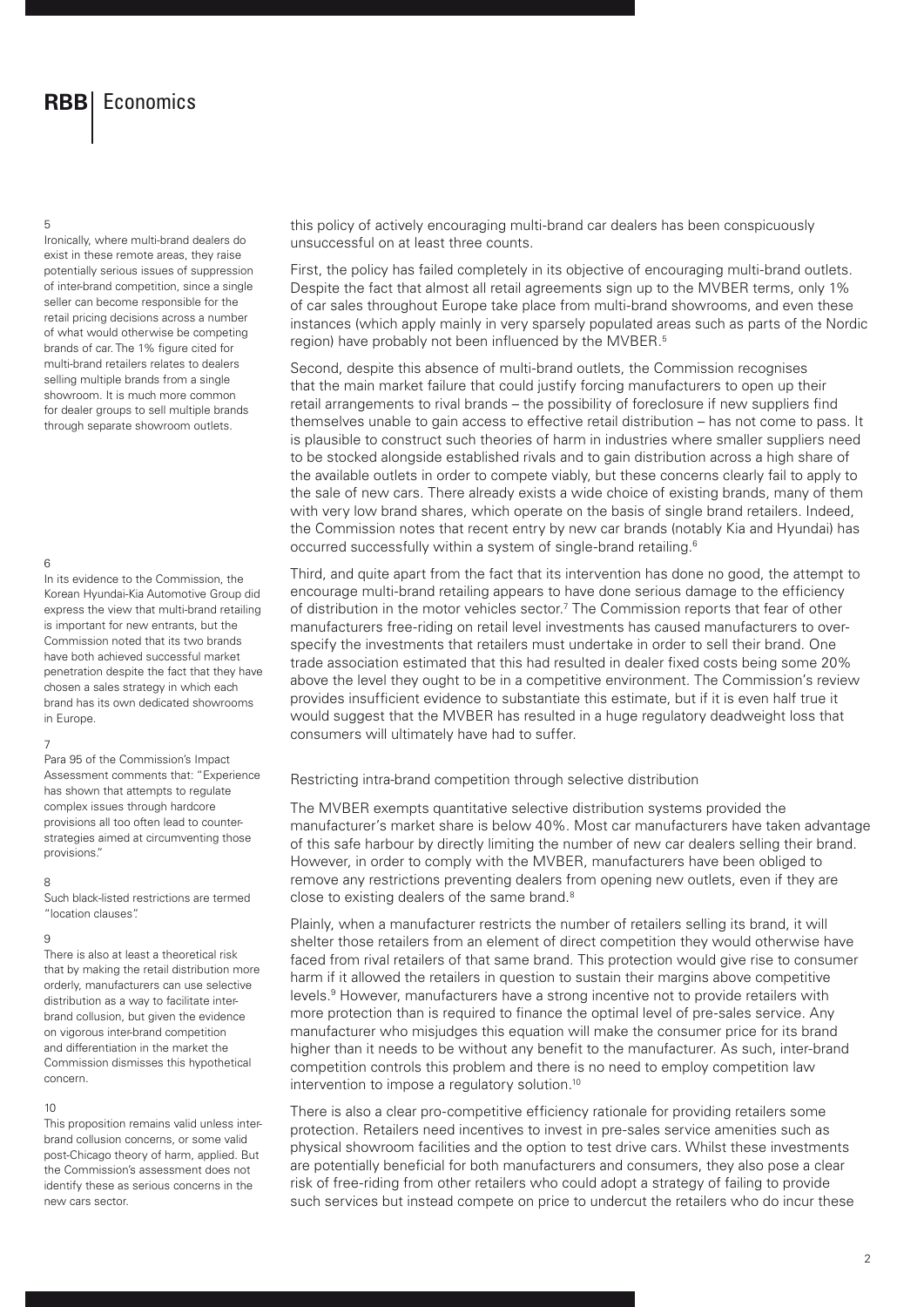See para 80 of the Commission's Impact Assessment.

#### 12

11

The provision of pre-sales services such as test drive facilities clearly has the potential to boost demand for a brand. But if the incentive for dealers to provide such service is undermined by free riding, the optimal level of such service will be withheld and the demand boost foregone, reducing the welfare of both consumers and the affected manufacturer.

#### 13

This preoccupation is seen in the regular publication by the Commission of a survey on new car prices across the EU, which highlights inter-state price variations. The Commission's assessment notes that exmanufacturer car price differentials have widened over recent periods but (rightly) ascribes this divergence to the impact of exogenous macro-economic dislocations such as exchange rate shifts rather than to any anti-competitive or exploitative motivation of the car manufacturers.

investment costs. Any consumer benefit that arises from lower prices based on free riding is an unsustainable one, and it is widely accepted that offering retailers a degree of protection from intra-brand competition is justified by the need to avoid such individually profitable, but collectively harmful, retailer behaviour.

The Commission's assessment recognises this free-rider rationale for restricting intrabrand competition. It agrees that the presence of effective inter-brand competition is sufficient to prevent manufacturers from allowing prices to be sustained in excess of competitive levels, but it nevertheless cites a fear that vertical restraints could be used by manufacturers to inhibit competitive initiatives by authorised dealers "where such behaviour was against a supplier's wishes".11 However, having acknowledged the validity of the free rider problem, the Commission also ought to accept that individualistic retailer behaviour is not in the wider interests of economic efficiency or consumers if it involves price competition that undermines the incentives to make such welfare-improving investments. Hence, putting a brake on the freedom of dealers to cut prices is intrinsically part of avoiding the free-rider problem.<sup>12</sup>

Further, the Commission's assessment notes that in order to protect against the free rider concerns that arise from the ban on location clauses, manufacturers have added increasingly onerous qualitative requirements so as to discourage dealers from opening new outlets. As with multi-brand distribution, therefore, the old regime's regulatory constraints on selective distribution appear to have led to wasteful investment requirements, thus harming consumers and the efficiency of distribution for no good reason.

#### Parallel trade and competition objectives

The most likely explanation for the Commission's underlying unease with manufacturerimposed controls over retail outlets is the high priority it places on promoting parallel trade in new cars.13 The Commission has an inherent suspicion that manufacturers will use any influence they enjoy over dealers as a way to discourage them from engaging in parallel trade. However, whilst there is no doubt that the Commission's desire to encourage free movement of goods within the Single Market is a strong policy objective, it is less clear whether competition rules restricting the behaviour of individual firms provides the appropriate instrument for realising that goal.

If one accepts – as the Commission appears to do – that protecting individual dealers from free rider distortions is a valid competition objective, it should be clear that encouraging consumers to benefit from pre-sales services from a local dealer and then to buy the car from a foreign dealer could conflict with the valid objective of providing an appropriate reward for such dealer investments. Such competition between domestic and foreign dealers is not based on the relative efficiency or performance of those dealers, but rather on their opportunities to exploit arbitrage opportunities from ex-manufacturer pre-tax price differentials across different EU member states.

A more considered response to the factors behind parallel trade opportunities would recognise first that arbitrage opportunities frequently arise as a result of distortions created by inconsistent national government interventions such as dramatically different sales tax rates, and second that in any event the interests of overall economic efficiency are unlikely to be served by a slavish assumption that there should be a single ex-manufacturer price level across the EU (even though that outcome would eliminate incentives for parallel trade).Clearly, the Commission's political commitment to encouraging parallel trade will not be abandoned. However, the competition policy debate is made more opaque by the Commission's continued insistence that parallel trade is definitively pro-competitive when both the theory and the evidence show that it is not.